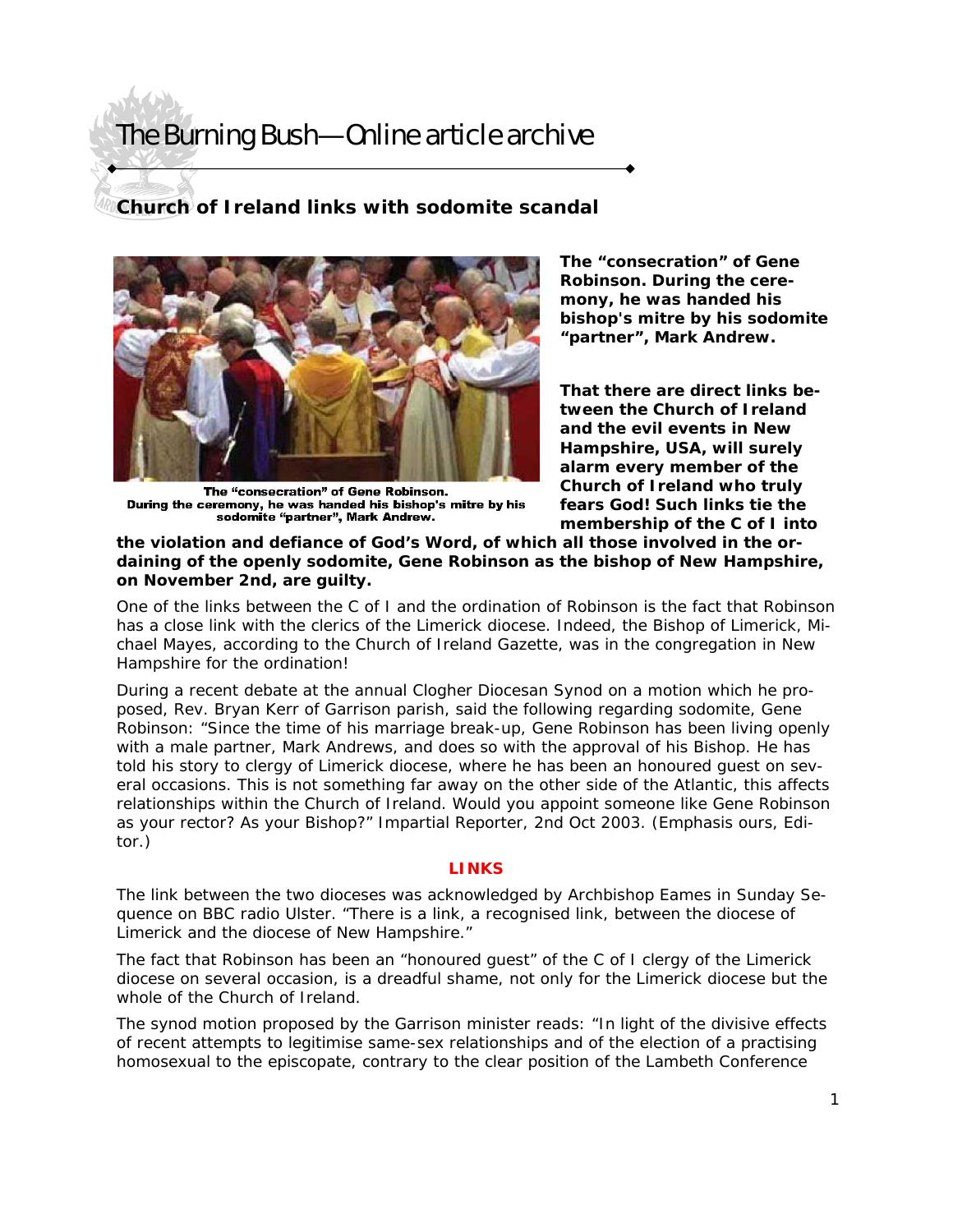1998, this synod wishes to stand with millions of faithful Anglicans worldwide in reaffirming the biblical teaching on marriage and sexuality as expressed in the 1998 Lambeth Conference Resolution 1.10. Furthermore, we call upon our House of Bishops to maintain the teaching and discipline of the same resolution in all aspects of their ministry".

The motion was passed by an overwhelming majority at the synod, but there were opponents. Most notable but not surprisingly, was well-known ecumenist and 'liberal' Archdeacon Cecil Pringle. He said: "I do not understand homosexuality. I do not want to be seen as being for or against. I am uncomfortable about condemning what I do not understand." Let whoever wishes try to unravel that mouthful of obtuseness!

#### **FURTHER EVIDENCE**

Further evidence of the link between the evils of Anglicanism in New Hampshire and the Church of Ireland is seen in that the head of the Church of Ireland, Archbishop Robin Eames, has been appointed chairman of the recently set up inter-Anglican Commission to look into the ordination of Bishop Gene Robinson and the authorising of a service of blessing for sodomite unions by the New Westminster diocese of Canada.

If the head of the Church of Ireland has authority to investigate such matters then that signifies the essential integral union that exists between the Church of Ireland and the dioceses being investigated.

 Just what may be expected from the Commission is suggested by the words of Archbishop Eames, following his appointment as its head. Speaking of the recent Primates' Meeting in London, Dr Eames said that "no matter what views they expressed, the bottom line was, let us remain in communion." The US-based Episcopal News Service reported that Dr Eames, when asked whether a split in the Anglican Communion was inevitable, said: "I don't think you can prevent a realignment. I sincerely hope we can prevent what you call a split."

### **ARTICLE**

In an article in The Church of Ireland Gazette entitled: "What price unity", the Archbishop said: " . . . the fundamental issue for our Communion is: How do we live together with differing opinions, differing cultures but maintain some semblance of active communion? I believe An-



 **Archbishop Robin Eames** 

glicanism will survive this current controversy. The question is: in what form?" Clearly it is his intention to retain the link between the Church of Ireland and the church of sodomite Gene Robinson.

Further evidence of the ambivalence of the leadership of the Church of Ireland over sodomy may be found in an article by the Bishop of Down and Dromore, Harold Miller in The C of I Gazette of November 14th. Speaking of his watching the ordination of Gene Robinson on television, he said: "Watching this service was, for me, a very confusing experience. Confusing, because I rather liked Gene Robinson. He came across as humble, firm, warmhearted and honest, and was not afraid to express his emotions. He also seemed to me to have a real love for God and a sense that the saving grace of Christ was at the centre of his faith. If there was to be a first bishop publicly in a gay relationship, this was surely a good one to have chosen!" Surely the Church of Ireland is in the grip of utter apostasy with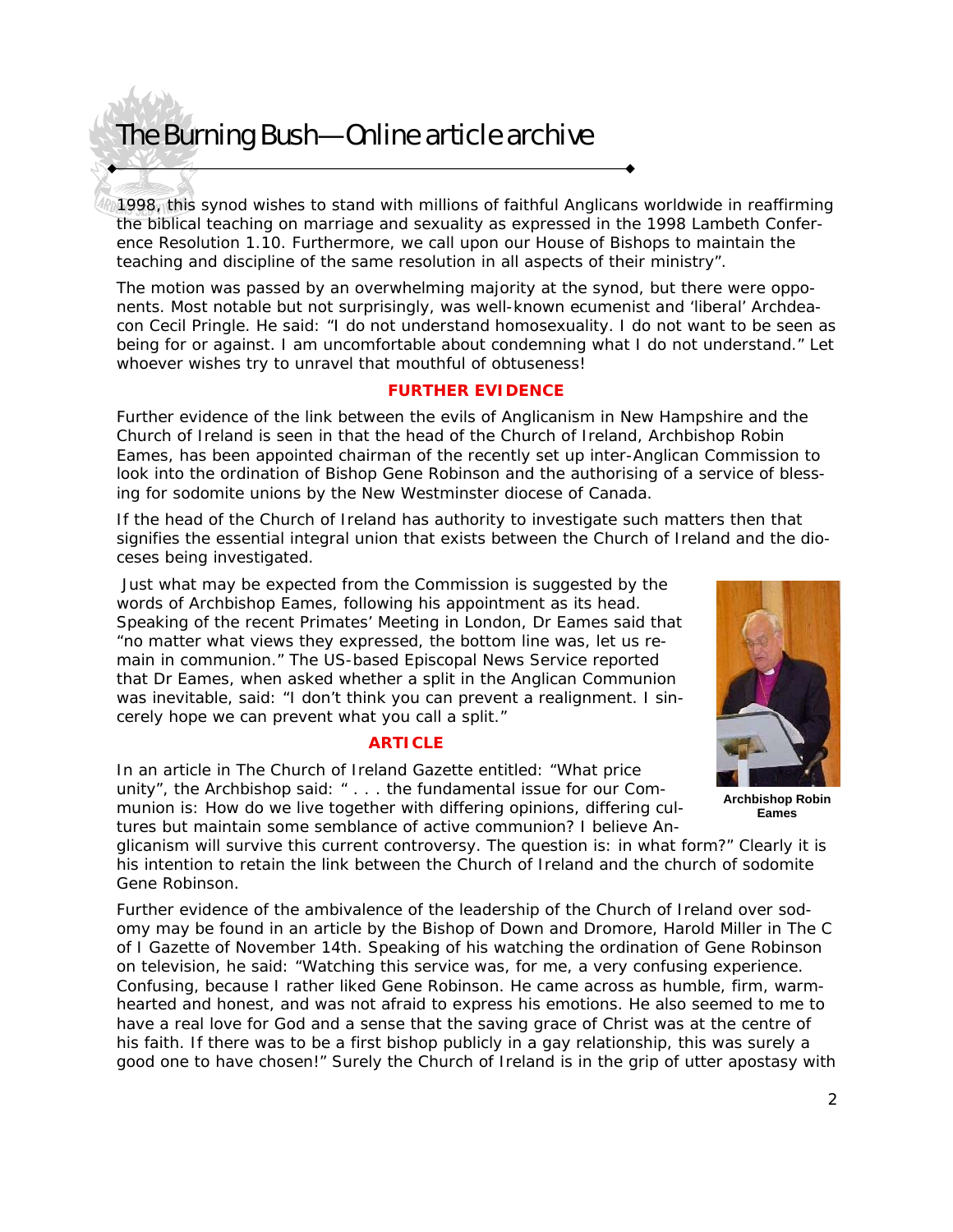such men as Miller leading it.

It is obvious that Eames and the other leaders of Anglicanism are determined to retain its unity, irrespective of what abominations are committed by those within its ranks.

In his article already referred to, "What price unity", Archbishop Eames states: "This election (that of Gene Robinson) undoubtedly challenges the Resolution 1.10 of the last Lambeth Conference. It is clearly in breach of the majority opinion of the bishops in 1998. It is clearly contrary to the view of a large number of Anglicans. But the question still remains: Is there a tangible manner within the structures of our Communion as present constituted to do more than express concern and criticism and adopt attitudes within our own Provinces towards those others with whom we disagree? To put it plainly - if no constitutional or legal rules exist for what constitutes membership of the Anglican Communion there are no rules for expulsion of a member Church." Thus the scene is being set for a fudge.

#### **THE BIBLE**

But what says the Bible? The Church of Ireland Gazette of Friday 14th November may state: "In terms of maintaining the Anglican Communion in this current crisis, a basic question therefore would appear to be to what extent other provinces, by being in communion with ECUSA (Episcoplian Church of USA), are participating in what they may perceive to be fundamental error. One could say that to be in communion with a church which one believed to be in fundamental error is indeed to participate in that error, but in the context of the current debate this would be an overly rigorous application of the principle, however helpful the principle may be."

#### **RIGOROUS**

But is it "overly rigorous" to say that "to be in communion with a church which one believed to be in fundamental error is indeed to participate in that error"? I say not, but rather it is entirely Biblical to hold to such a view. When John, the apostle of love, was writing on this matter, he said, "For many deceivers are entered into the world, who confess not that Jesus Christ is come in the flesh. This is a deceiver and an antichrist. Look to yourselves, that we lose not those things which we have wrought, but that we receive a full reward. Whosoever transgresseth, and abideth not in the doctrine of Christ, hath not God. He that abideth in the doctrine of Christ, he hath both the Father and the Son. If there come any unto you, and bring not this doctrine, receive him not into your house, neither bid him God speed: for he that biddeth him God speed is partaker of his evil deeds," 2 John 1:7-11. To receive a denier of the Word of God into our house or to bid such "God speed" is a very much lesser measure of unity and fellowship with the erring person than that which the organic unity which exists within Anglicanism requires the member of the Church of Ireland to have with sodomite bishop, Gene Robinson. John is therefore requiring a much more rigorous degree of separation than that objected to by the Church of Ireland Gazette. Nor is this an isolated example of the degree of separation the true child of God must exercise with regards those who have departed from the teaching of God's Word, as a perusal of Romans 16:17-18, 1 Corinthians 5:11 and Galatians 1:7-9 will show. If Anglicanism has no rules whereby an apostate may be expelled, then let Anglicans who truly love God withdraw from the church that tolerates those whom God will not permit into heaven!